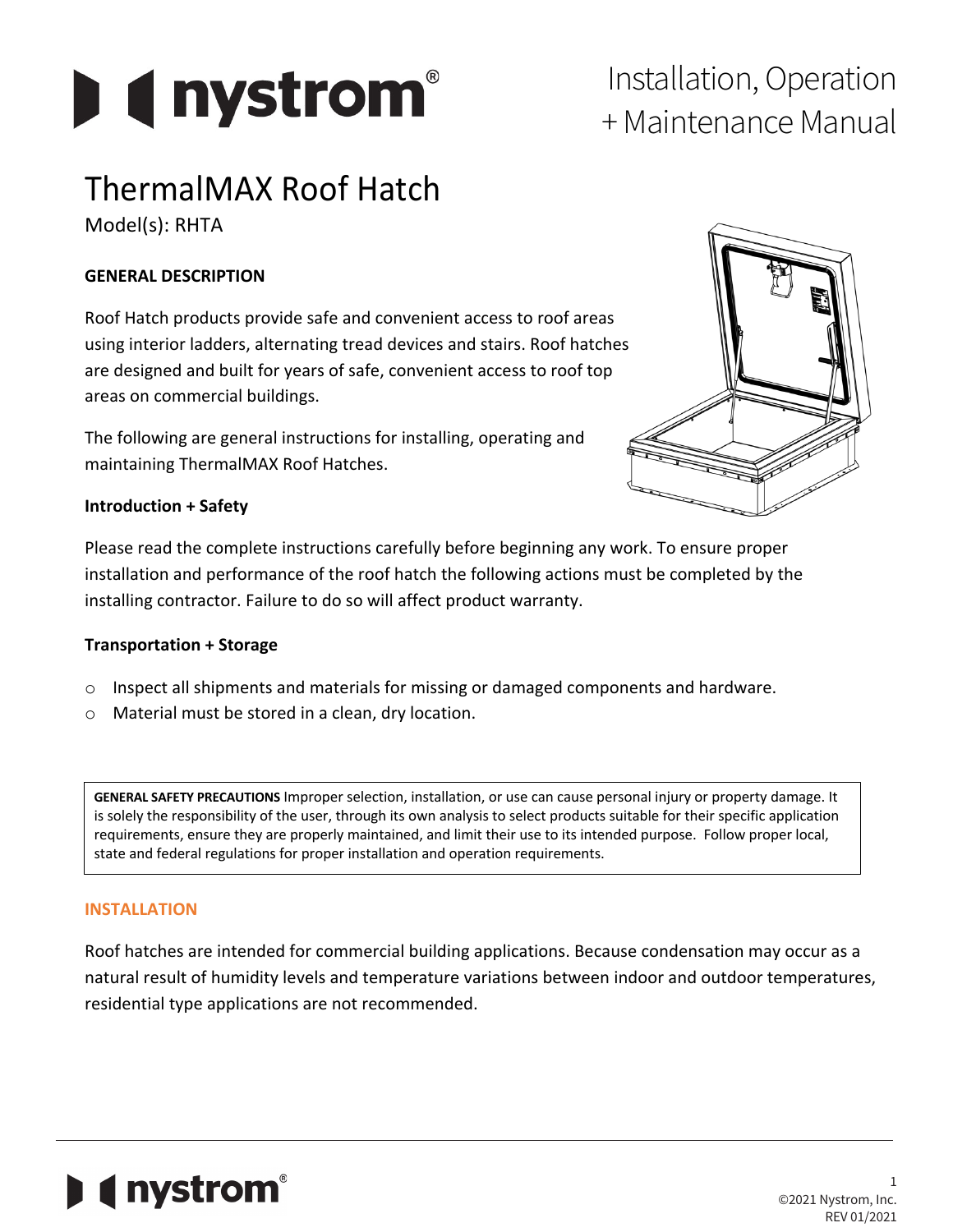Roof hatch products may be installed on a flat or sloping roof with up to a 3:12 pitch. When installed on a slope, the hinge side should run parallel with the slope.

- 1. Place the roof hatch over the existing opening in the roof. The roof rough opening dimensions are equal to hatch dimensions as measured from the inside curb to inside curb. For example, a 36 inch by 30-inch fixed ladder access hatch will have a rough opening of 36 inches by 30 inches.
- 2. The roof hatch curb flange comes with two (2) types of mounting holes to accommodate multiple fastening methods practiced and accepted at a local level.
	- a. Mark the pre-drilled 5/8-inch diameter holes from the mounting flange through the roof deck or a concrete curb. Drill roof deck or concrete curb for installation of anchors or other fasteners (provided by others). Bolt or otherwise fasten roof hatch curb flange to roof deck using 3/8 inch or 1/2-inch bolts with washers.
	- b. Mark the pre-drilled 3/16-inch diameter holes from the mounting flange through to the roof deck, typically into a built-up wood frame curb. Fasten roof hatch curb flange to framing using roofing nailers and/or screws, recommended size #10.
- 3. Mount cant strips, by others, surrounding the roof curb when applicable. The size is to be determined by a roofing installer, based on the roofing material to be provided.
- 4. Install roofing material up to and surrounding the roof curb, and under the counterflashing at the top of the curb. Use the EZ tab feature, *figure 1*, to provide additional mechanical support to hold and secure roofing membrane. Lap and seal all joints in roofing material to provide a weather-tight seal.

#### **OPERATION**

Roof hatches are designed and built for years of dependable roof access. To meet the demands of an exterior application, the doors are manufactured from steel or aluminum. The curb and cover are insulated and have a continuous extruded thermal EPDM gasket that creates a weather resistant seal. The standard curb comes with a counterflashing incorporating EZ tabs to assist with mechanically securing roofing material/membrane. The steel roof hatches come standard with a finished baked on powder coat paint that offers the best corrosion protection in the industry.

## **I** ( nystrom<sup>®</sup>

1 ©2021 Nystrom, Inc REV 01/2021

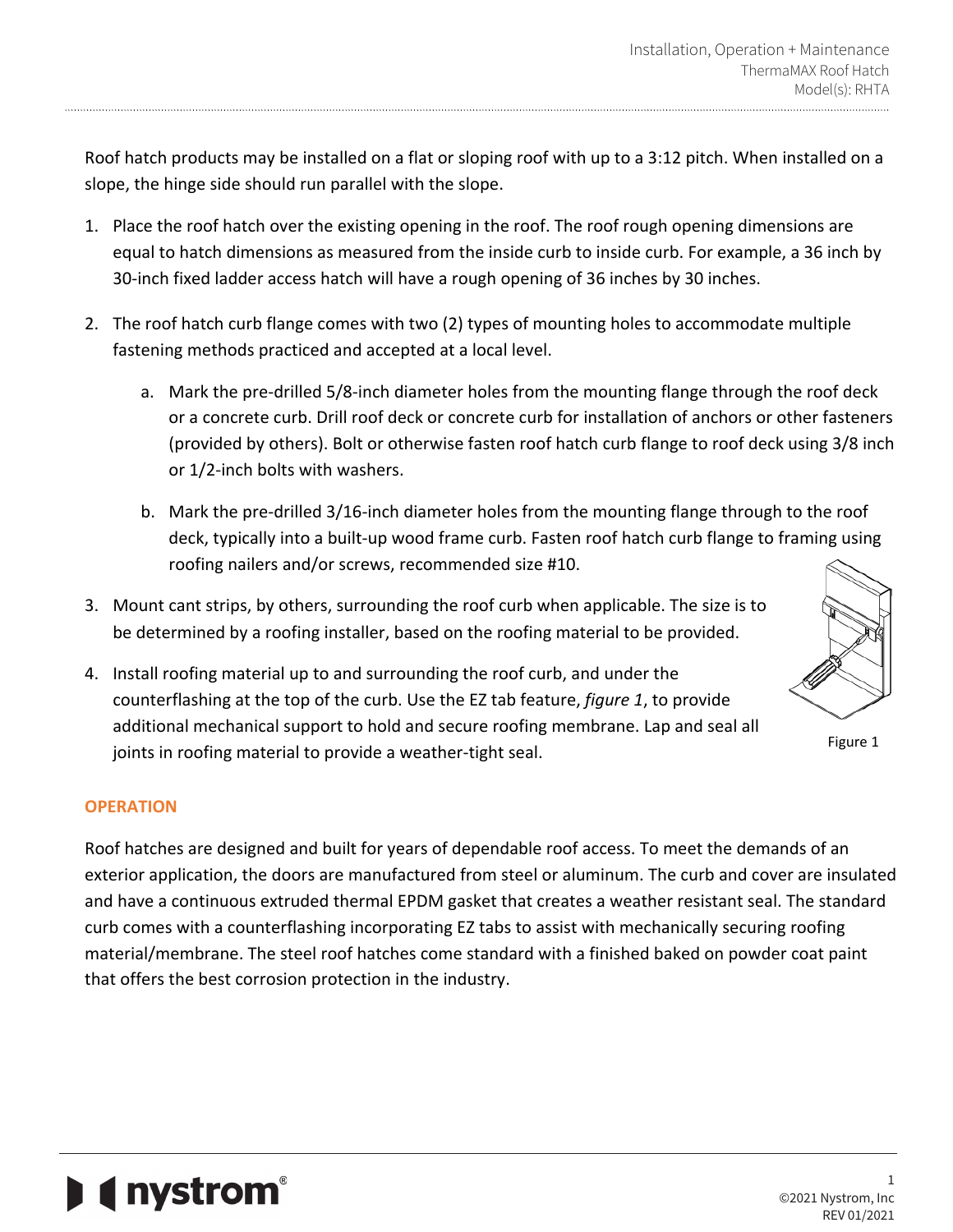#### **Single Point Latch** *(figure 2)*

#### Open

- 1. Rotate the slam latch handle  $\bullet$  to unlatch.
- 2. Push yellow handle  $\bullet$  to fully open hatch cover until hold arm locks.

#### Close

- 1. Pull red grip hold open arm handle  $\bigcap$  forward to disengage.
- 2. Descend the ladder, grab the yellow handle  $\bullet$  to slam the hatch closed.
- 3. Lock using a padlock hasp, if required.

#### **Double Point Latch** *(figure 3)*

#### Open

- 3. Rotate the slam latch handle  $\bullet$  to unlatch.
- 4. Push yellow handle  $\bullet$  to fully open hatch cover until hold arm locks.

#### Close

- 1. Pull red grip hold open arm handle **forward to disengage.**
- 2. Descend the ladder, grab the grab handle  $\bullet$  to slam the hatch closed.
- 3. Lock using a padlock hasp, if required.

**(Inystrom**<sup>®</sup>

*NOTE: Larger hatches, especially over 72 inches in length, may need two people to ensure proper closure.*

The basic components for door operation include turn handle latches incorporating padlock hasps, spring hinge assemblies and a locking hold open arm as detailed:

- o **Latch:** Latch with interior rotating handle and exterior gasketed turn handle, both incorporating padlock hasps to accommodate interior and/or exterior locking options.
- o **Spring/Hinge:** Concealed, tamperproof, heavy-duty zinc plated steel spring/hinge packs integrated with counterbalance compression springs to ensure ease of opening and closing during use.